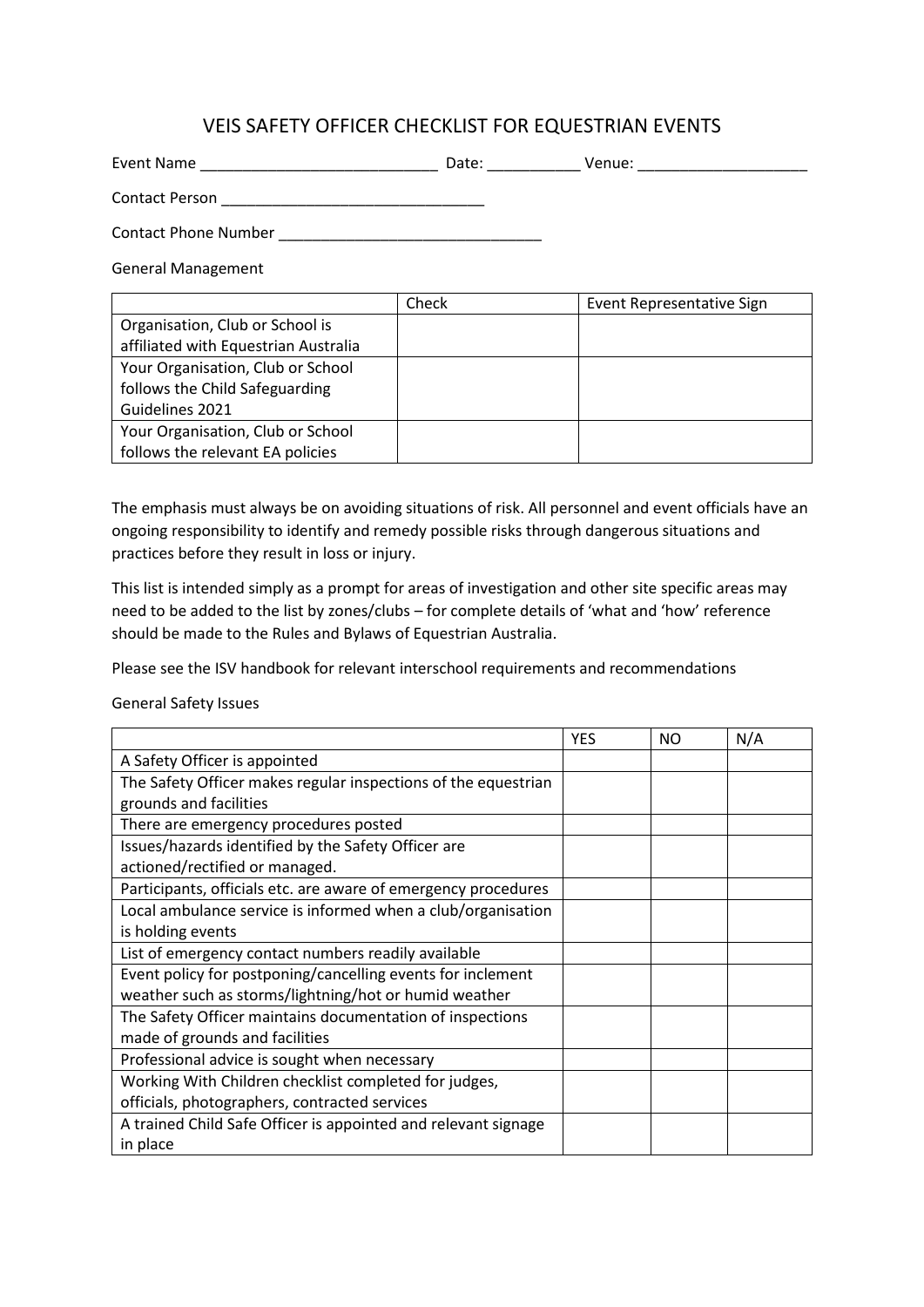| The club/organisers have developed and implemented steps |  |  |
|----------------------------------------------------------|--|--|
| that integrate and prevent risk in all activities        |  |  |

#### Grounds and Venue

|                                                                 | <b>YES</b> | NO | N/A |
|-----------------------------------------------------------------|------------|----|-----|
| The grounds/venue used are in good order and suited for         |            |    |     |
| purpose                                                         |            |    |     |
| Level, no serious potholes/uneven areas                         |            |    |     |
| Surfaces for riding are not too wet (no slippery or boggy       |            |    |     |
| patches)                                                        |            |    |     |
| Surfaces are clear of any rubbish or hazards that could present |            |    |     |
| problems                                                        |            |    |     |
| The grounds are maintained (check long grass, overhanging       |            |    |     |
| branches or trees)                                              |            |    |     |
| The fencing enclosing the grounds is in good order              |            |    |     |
| The main gate is in operating condition. To be closed when      |            |    |     |
| any event is being conducted                                    |            |    |     |
| Unsuitable areas have been cordoned off and signage posted      |            |    |     |
| Procedures are in place to manage hazards                       |            |    |     |

# Parking/Traffic Arrangements

|                                                                  | <b>YES</b> | NO. | N/A |
|------------------------------------------------------------------|------------|-----|-----|
| There is adequate room for floats/trucks                         |            |     |     |
| Vehicles are not parked in horse areas                           |            |     |     |
| There is good access for emergency vehicles                      |            |     |     |
| Footpaths/lanes are left clear for pedestrians                   |            |     |     |
| If needed, there are marshals assigned to direct traffic control |            |     |     |

Fall, Trip, Snag and Bump Hazards Control

|                                                            | <b>YES</b> | NO. | N/A |
|------------------------------------------------------------|------------|-----|-----|
| The activity equipment is safe to use                      |            |     |     |
| Any unsafe equipment been identified & marked as such      |            |     |     |
| (unsafe for use, out of order, do not start, caution etc.) |            |     |     |
| Electric power cables buried or arranged overhead          |            |     |     |
| Water lines, hoses etc. are buried or arranged overhead    |            |     |     |

## Facilities to deal with an injury or medical emergency

|                                                                    | YES | NO. | N/A |
|--------------------------------------------------------------------|-----|-----|-----|
| External First Aid provider in place prior to commencement         |     |     |     |
| At least a Level 2 First Aid attendant is rostered for duty at the |     |     |     |
| event                                                              |     |     |     |
| First Aid is aware of any severe medical alerts for riders         |     |     |     |
| The First Aid post/vehicle is clearly signed and accessible        |     |     |     |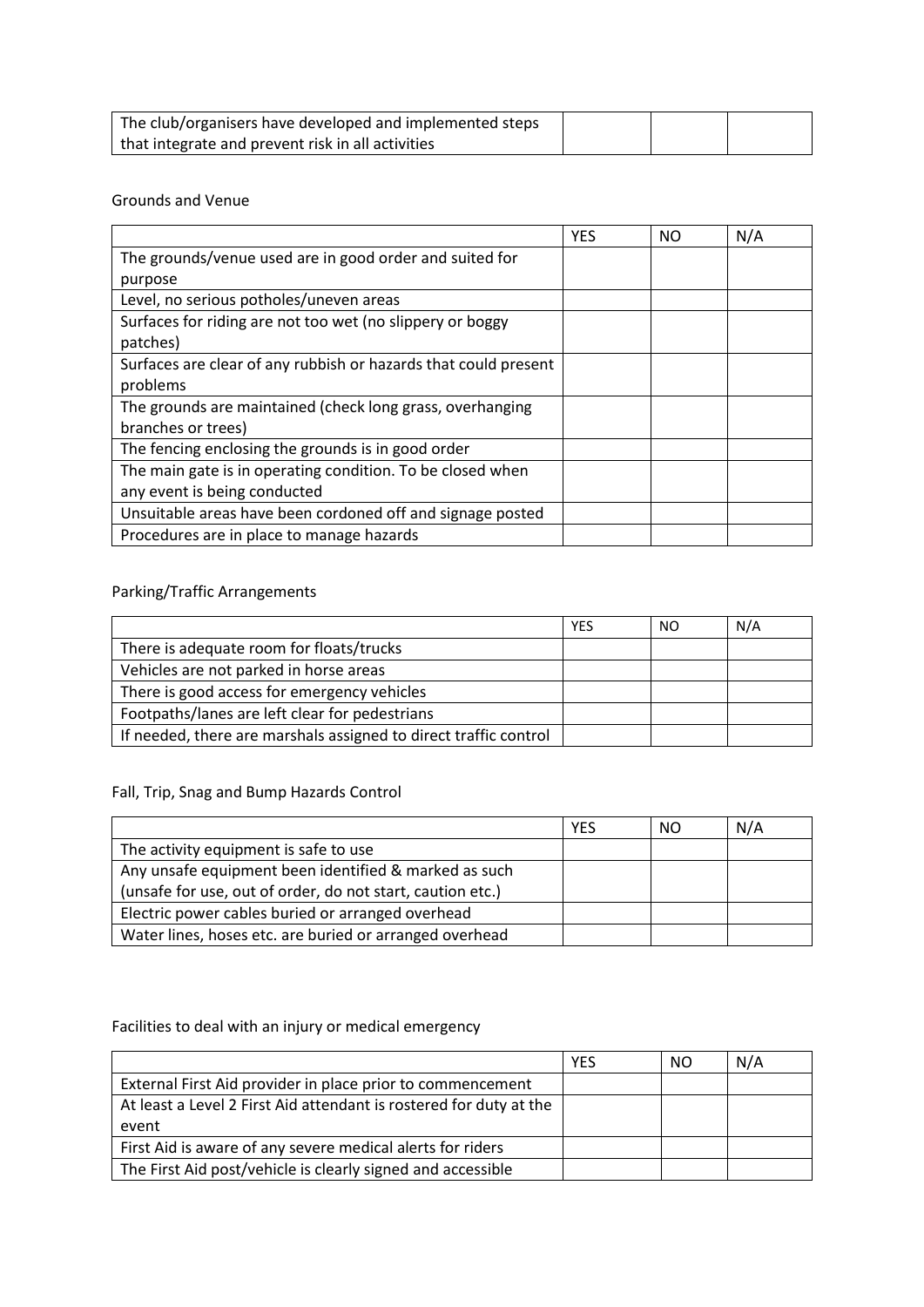| First Aid kit for humans                                        |  |  |
|-----------------------------------------------------------------|--|--|
| First Aid kit for horses                                        |  |  |
| First Aid kits kept in an accessible and secure place           |  |  |
| Location of defibrillators is known and clearly signed.         |  |  |
| Riders and officials are aware of interschool rider requirement |  |  |
| to attend First Aid if they fall, for any reason even minor     |  |  |
| There is an accident report system for recording of any         |  |  |
| incidents occurring                                             |  |  |
| There is a means of contacting the local hospital, ambulance,   |  |  |
| doctor, vet, police                                             |  |  |

Buildings/structures in good repair, stable and safe to occupy

|                                                                  | <b>YES</b> | NO | N/A |
|------------------------------------------------------------------|------------|----|-----|
| The approaches (ramps, steps etc.) are firm, clear and non-slip  |            |    |     |
| Any handrails provided are in safe working condition             |            |    |     |
| Any hazards recognised from previous events have been            |            |    |     |
| corrected (loose boards, slippery floors, inadequate guard rails |            |    |     |
| etc.                                                             |            |    |     |
| Any loose materials or projections liable to injure or cause     |            |    |     |
| damage are secured                                               |            |    |     |

# Riding Protocols

|                                                                                                   | <b>YES</b> | NO | N/A |
|---------------------------------------------------------------------------------------------------|------------|----|-----|
| Levels, classes, lessons modified for riders' ability                                             |            |    |     |
| Equipment used is in accordance with recommendations                                              |            |    |     |
| Equipment used is checked for faults and maintained regularly                                     |            |    |     |
| Instructors aware of any pre-existing medical conditions of<br>riders such as asthma or diabetes? |            |    |     |
| Instructors, first aiders are aware of medication, which riders                                   |            |    |     |
| may require such as an epipen, ventolin                                                           |            |    |     |
| Any riders graded for jumping are at the correct level                                            |            |    |     |
| Riders graded are regularly reviewed                                                              |            |    |     |
| Riders' helmets and other equipment conforms with Australian                                      |            |    |     |
| Standards including helmet tagging                                                                |            |    |     |
| Equipment used and worn by riders is correct.                                                     |            |    |     |
| Riders advised to replace helmets after a heavy impact?                                           |            |    |     |
| Instructors/officials are dressed appropriately for the conditions                                |            |    |     |
| i.e. sunscreen, hat, warm clothing                                                                |            |    |     |

### **LOGISTICS**

|                                                             | YES | <sub>NO</sub> | N/A |
|-------------------------------------------------------------|-----|---------------|-----|
| Quiet room for scorer with power and heat/cold depending on |     |               |     |
| weather away from spectators                                |     |               |     |
| Coordinator judges, officials, stewards                     |     |               |     |
| Communication system e.g. walkie talkies                    |     |               |     |